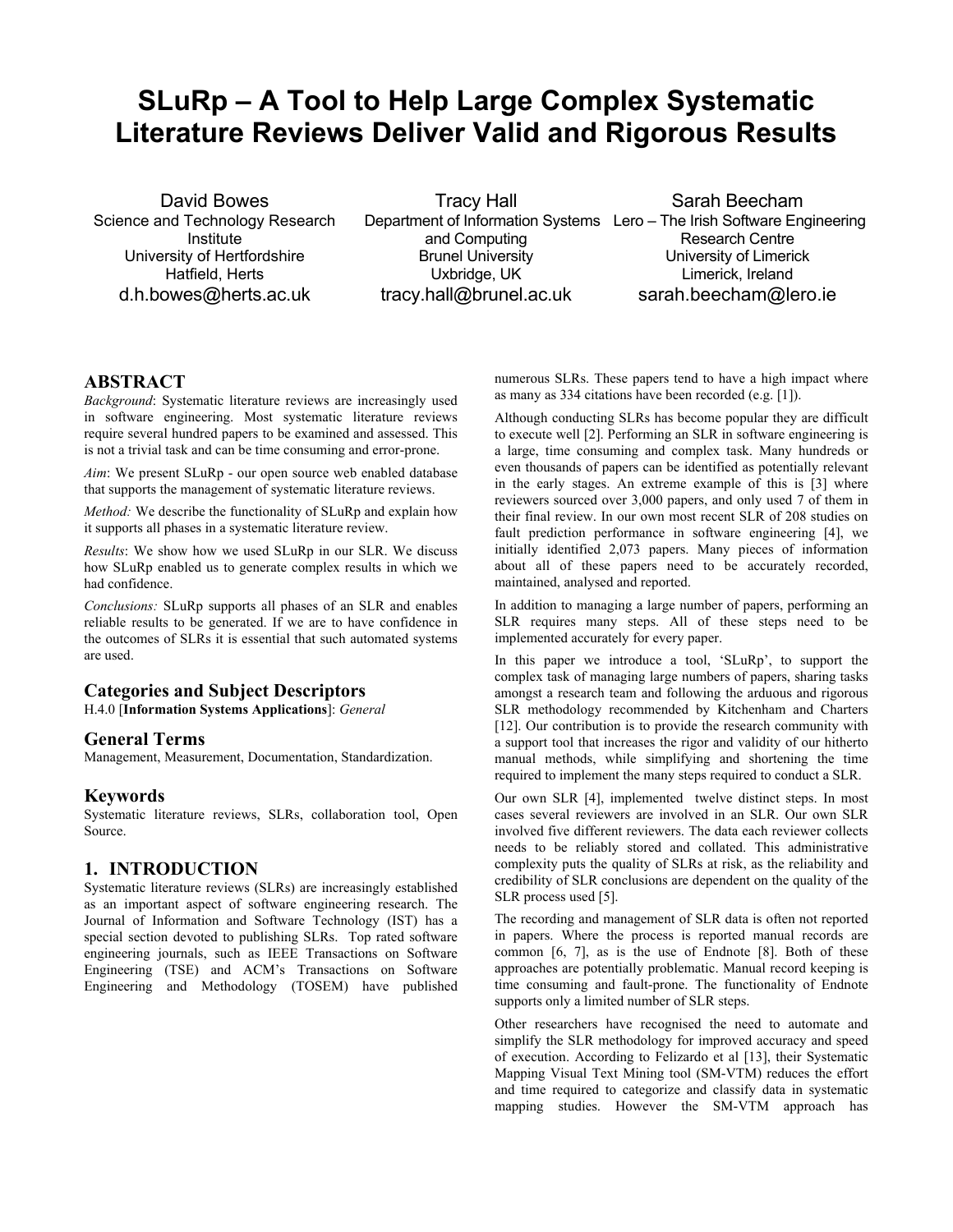questionable usability as it requires some prior experience and knowledge of text mining and visualization techniques. Malheiros et al [14] developed a similar VTM tool to specifically support the selection of primary studies in the systematic review process. VTM was shown to speed-up the selection process and improve quality of the selection process. While providing a potentially useful way to mine and cluster information from primary studies in a SLR, VTM does not provide the holistic, management of the whole SLR process, that requires tracking progress and storing of related data as in our SLuRp approach. Previous automated approaches focus on one aspect of the complex SLR process, leaving researchers to manage and integrate the new methods with their manual approaches. Eppi-reviewer<sup>1</sup> has been extensively used to support SLRs in other domains. It imports articles using reference manager databases and has a heavy focus on the synthesis aspect of literature reviews. However Eppi-reviewer is very generic and it is not obvious how to perform quality checks.

We could find no previous studies that look in detail at the way in which papers and data are managed and processed in existing SLRs. This is an important omission as noted by [9] who call for effective information retrieval tools to support performing systematic reviews given the "growth of the number of available papers and results published in the empirical software engineering field".

In response to the difficulties we experienced in managing and recording information in our first three SLRs [8, 10, 11] we developed SLuRp (Systematic Literature unified Review program). This is our own web enabled database for recording and managing all data necessary to perform an SLR. SLuRp is written in Java with an SQL database. It is open source and available for other reviewers to adapt and use<sup>2</sup>. SLuRp has a client side Java component which semi-automates the process of extracting information when querying online databases.

In the next section we describe the functionality of SLuRp. In Section Three discuss the advantages of SLuRp using examples from our own SLR. We conclude in Section Four.

#### **2. THE FUNCTIONALITY OF SLuRp**

SLuRp is designed around the SLR tasks required to conduct a review according to Kitchenham and Charters's [12] guidelines. How SLuRp supports each SLR task is discussed in this section.

#### **2.1 Identify Relevant Research**

All definitions required in the SLR must be established by the SLR research team. These include definitions of research questions, search terms, inclusion/exclusion criteria, quality check criteria etc. Once established all of these definitions are stored centrally on SLuRp.

#### **2.2 Select Primary Studies.**

- a) SLuRp can apply pre-defined search terms to online databases (this is not permitted by some online databases e.g. ACM Portal).
- b) SLuRp can semi-automatically extract papers from databases and save these.
- c) SLuRp can semi-automatically store [PDF] copies of all papers locally if appropriate permissions exist.

 $\overline{a}$ 

- d) SLuRp can record bibliographic details by importing BibTeX/RIS files from other citation management systems.
- e) SLuRp prompts users to assign two+ reviewers to each paper. Each of the two+ reviewers independently applies the previously defined and stored inclusion and exclusion criteria to their assigned papers in turn.
- f) SLuRp records assessment of each reviewer against the inclusion/exclusion criteria; and
- g) SLuRp Records reason for rejection / acceptance.
- h) SLuRp will identify differences in reviewer selections.
- i) The need to reconcile disagreements between reviewers will be flagged by SLuRp.
- j) Where reviewers cannot agree, SLuRp allows the user to assign an arbitrator. The paper remains in a 'needs moderation' state until a consensus is reached.
- k) Once a decision has been recorded, SLuRp will remove rejected papers and record the reason (though SLuRp will change the status of papers to rejected, rather than remove them from the database). The frequency of disagreements for including or excluding papers is automatically generated by SLuRp. This allows inter-rater reliability scores to be easily produced.
- l) Where reviewers have agreed to include the paper, SLuRp will store full copies of accepted papers (though SLuRp can be set up to store full copies of all papers).

#### **2.3 Assess Study Quality**

a) SLuRp allows reviewers to define a set of quality criteria. The application of which SLuRp supports in the same way as it deals with the application of inclusion/exclusion criteria. Steps e) to k) are repeated in the application of the quality criteria. SLuRp will: allocate each accepted paper to two reviewers; record results of quality assessment; flag differences in reviewer assessments; invite reviewers to reconcile differences between assessments; flag that a paper needs arbitration where no agreement is reached and record the results of quality assessment.

b) SLuRp allows reviewers to record all data extracted from included papers which have passed the quality check. It can record data about the study and the context of the study. For example dates of study, type of study, etc. It can also record data relating to the SLR's research questions. Quantitative and qualitative can be recorded. This is achieved by each reviewer completing a SLuRp form answering project defined questions. Answers can be in the form of categorical, numerical or free flow textual data. Usually drop down type answers are linked to recording categorical data, whereas free textual data is required for qualitative data extraction.

We also wanted to ensure the validity to the data extracted from included papers. Consequently SLuRp also allows two+ reviewers to extract data from each included paper. The results of these independent data extractions are compared and reconciled using the same process as applied during the application of inclusion/exclusion criteria and during the quality check (i.e. moderation between reviewers, followed by independent arbitration).

#### **2.4 Synthesize Data**

a) SLuRp aggregates quantitative findings and displays these in tables, or graphical form, e.g. box plot. All data is stored in a database which links the papers to the data extracted. This allows the data to be aggregated and statistically analysed

<sup>1</sup> http://eppi.ioe.ac.uk/cms/Default.aspx?alias=eppi.ioe.ac.uk/cms/er4

<sup>2</sup> https://bugcatcher.stca.herts.ac.uk/SLuRp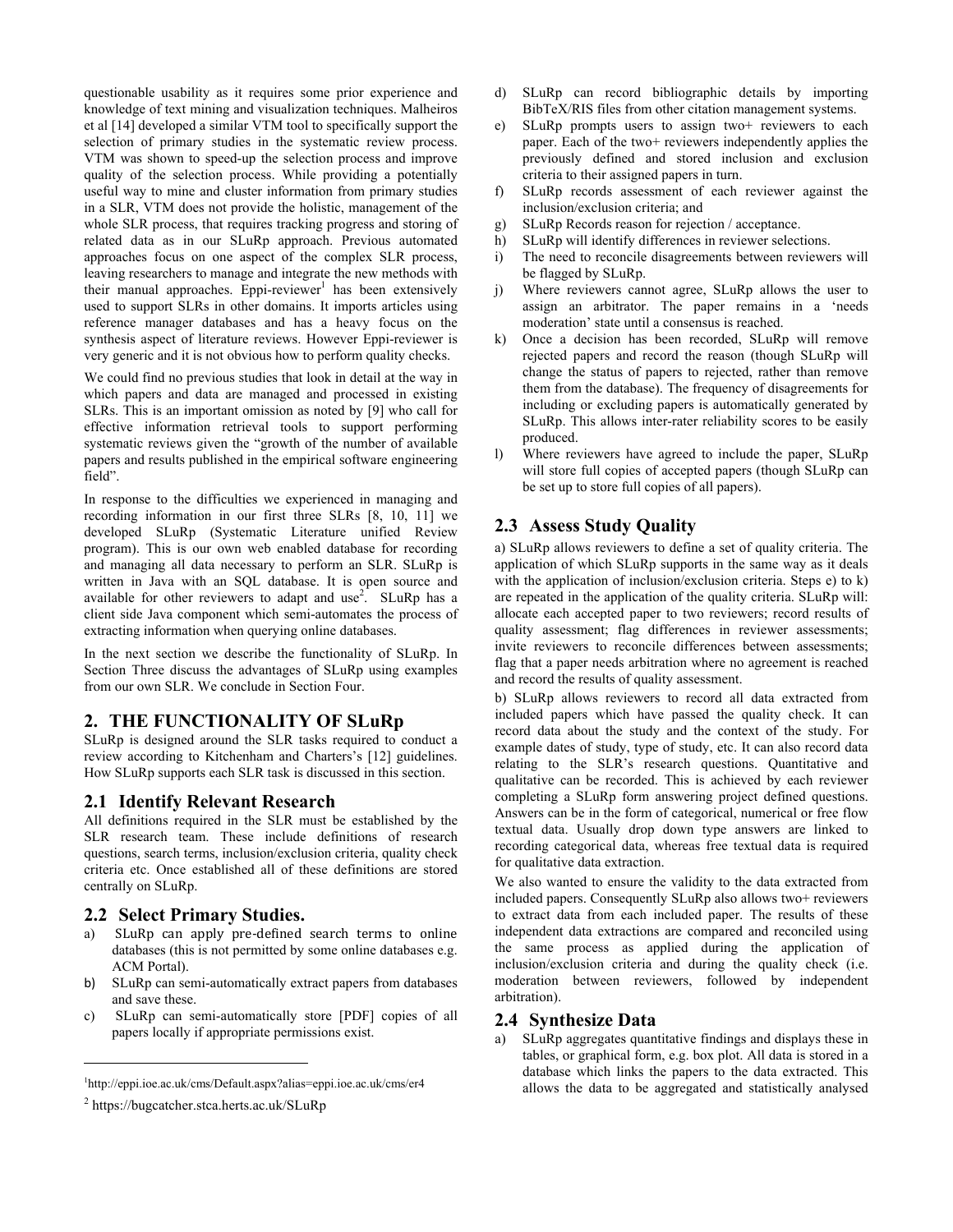using SQL statements. SLuRp allows the results of the data analysis to be presented in two main forms:

- Tabular: results can be cross-tabulated and presented in HTML or LaTeX format for inclusion in papers.
- Graphical: SLuRp uses JFreeChart<sup>3</sup> to produce: box plots, pie charts, scatter plots, bar charts.

Each chart can be produced as: pdf, jpg, svg and png.

- b) These graphical displays can highlight trends in results and allow the team to consider bias in results.
- c) SLuRp supports the research team to synthesise qualitative data, according to the research questions (e.g report cross cutting themes across papers), by recording qualitative information which can then be aggregated and analysed in tabular and graphical format.

#### **2.5 The Advantages of Using SLuRp**

We have shown how SLuRp directly supports the implementation of SLR tasks. SLuRp also offers reviewers additional benefits we now discuss.

**Centrally storing the SLR protocol and all associated instructions and criteria.** The validity of SLR results is undermined if the protocol and associated instructions and criteria are not properly understood or applied consistently. SLuRp allows all SLR documentation to be centrally stored. This means that current versions of documents are always easily accessible to the whole team. This also means that current versions of all guidelines, instructions, definitions and criteria are those being used by everyone. In our previous SLRs such definitions change regularly and we have had problems ensuring that the right versions of definitions and instructions are being used by everyone. SLuRp's centralized storage of instructions, definitions and criteria ensures consistent application across papers and across reviewers.

Figure 1 is a screen shot of the first page SLuRp generates every time a user logs onto our own fault prediction SLR. At the top of the screen is the menu list, which has various options which include allowing access to the: instructions for all aspects of the SLR, full list of papers, editing facilities for any criteria used and the codes defined for data extraction etc.

This menu allows full access to all documentation (instructions, guidelines, definitions, criteria, code schemes etc.). All of this documentation can be edited via this menu. Editing access is determined by a variety of SLuRp user permissions.

Figure 1 is a screen shot of the first page SLuRp generates every time a user logs on; using our own fault prediction SLR as an example. The charts we implemented in our SLR dynamically track the progress of: individual reviewers, the current status of papers and the number of papers completed over time. The progress charts produced can be varied according to the specific needs of the SLR. These charts give immediate insight into the progress of individual reviewers and the team as whole.

 $\overline{a}$ 



**Quality criteria definitions** 

Studies must be self contained in reporting these criteria. So for a study to receive a tick the criteria must be fulfilled within that paper. Where<br>fulfilled. However where authors explicitly direct the reader to refer to If a paper uses publically available data and provides a project name and version/release numbers then tick all the context criteria, as this data is a Each criteria should only be ticked at this stage. It is not necessary to extract any data.

#### **Figure 1. Screenshot of opening screen**

**Maintaining a central list of papers and their current status.** A central list of all papers is always maintained by SLuRp. This list can be filtered according to the particular reviewer assigned to papers. This allows a reviewer to easily identify the papers assigned to them and access all relevant information regarding that paper, including the pdf of the full paper. This central list of papers can also be filtered according to the status of each paper. This allows sets of papers to be easily generated, for example, all those papers which have been included, or need to be moderated. Overall this central list of papers makes accessing the right papers easy and less error-prone.

[intructions] [logout] [home] [papers] [coding] [criteria] [edit codings] [paperadmin]

| <b>Papers</b> assigned to <b>ANY</b><br>$\div$ state $\int$ ANY                         |
|-----------------------------------------------------------------------------------------|
| $\begin{array}{lll} \mathbf{9} & \text{[\{14\}]\{14\}\} \text{ } \end{array}$           |
| Failed pdf coding performance                                                           |
| Contains American Con East De<br>14 [{23}] {{23}} <del>C + 1</del> 2007 A + + + + + + + |
| ME Passed <i>pdf</i> coding performance                                                 |

- $16$  [{25}] {{25}} <sup>a</sup> " <sup>11</sup> 2006 a **CONTRACTOR**
- ME Failed pdf coding performance

#### **Figure 2. List of papers screenshot**

Figure 2 shows the central list of papers maintained by SLuRp for our own fault prediction SLR. Figure 2 shows that every paper is listed. The details provided for each paper include:

- paper id number

- publication details (blanked out in Figure 2 to keep anonymous papers that did not pass our quality check )

- link to the pdf

- status in terms of passed or failed the quality check (colour coded, red for Failed, and green for Passed)

- links to pages for extracted data (coding) and performance data (a second set of data we extracted during our SLR).

Figure 2 also shows the filters that can be applied to this list of papers. For example, the list can be filtered according to the papers assigned to a particular reviewer (assigned to), and/or filtered to list only those papers which are included or which have passed the quality check (state). This allows a specific list of papers to be generated according to the particular task a particular reviewer is currently working on.

**Controlling and managing the SLR process.** SLuRp produces information showing the current status of every paper. For example, papers are labelled as either accepted, rejected, passed or failed the quality check, undecided or in need of moderation or arbitration. SLuRp also produces information showing the current

<sup>3</sup> http://www.jfree.org/jfreechart/